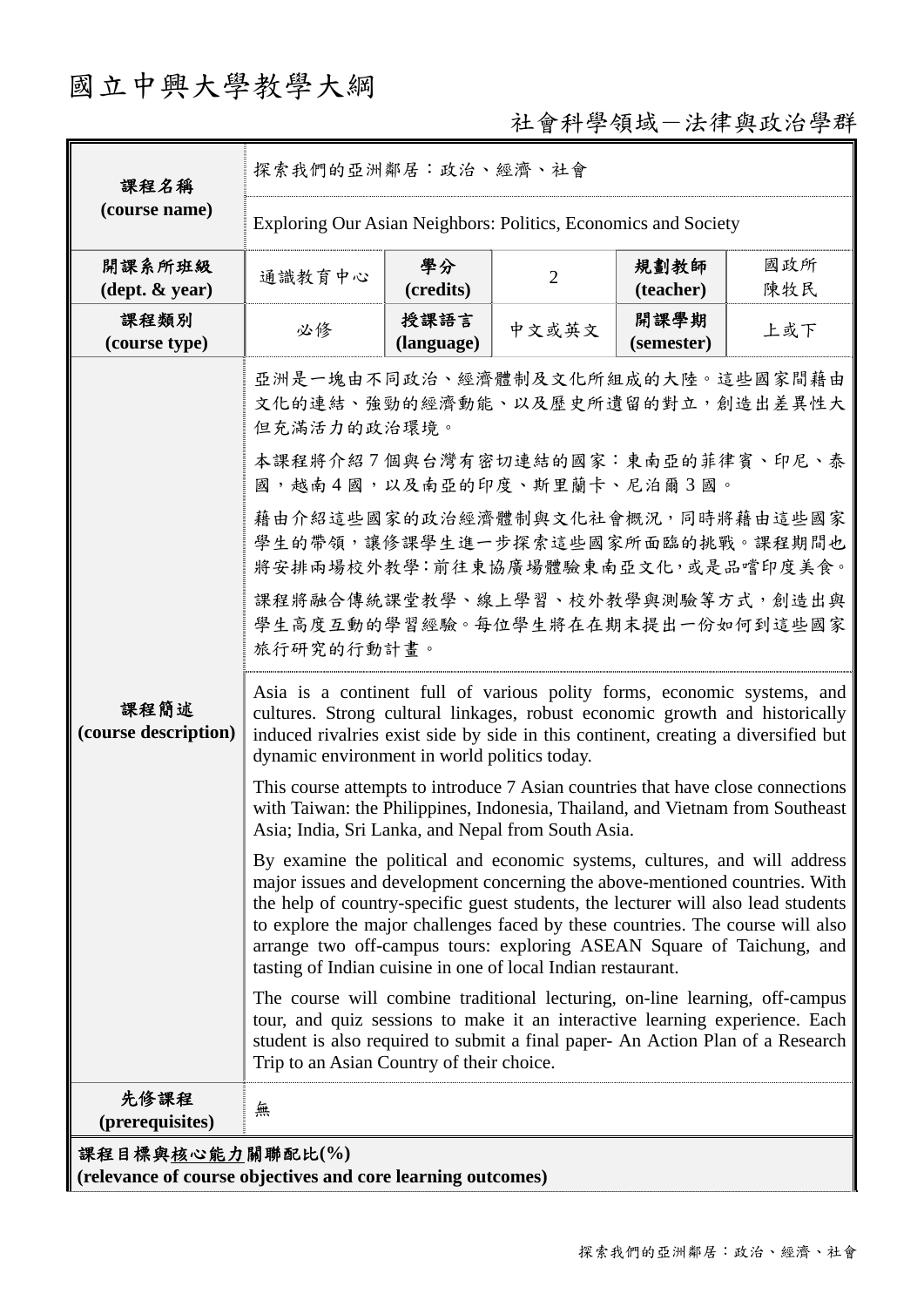| 課程目標                                                                                                                                                                                                                                                                                                                                                                                                                                                                                                                           | course objectives                                                                                                                                                                                                                                                                                                                                                                                                                                                         |  | 核心能力<br>core learning<br>outcomes | 配比<br>合計<br>100% |  |  |  |  |  |
|--------------------------------------------------------------------------------------------------------------------------------------------------------------------------------------------------------------------------------------------------------------------------------------------------------------------------------------------------------------------------------------------------------------------------------------------------------------------------------------------------------------------------------|---------------------------------------------------------------------------------------------------------------------------------------------------------------------------------------------------------------------------------------------------------------------------------------------------------------------------------------------------------------------------------------------------------------------------------------------------------------------------|--|-----------------------------------|------------------|--|--|--|--|--|
| 本課程主要目標是對選定亞洲國家<br>的政治經濟社會狀況做完整介紹,並                                                                                                                                                                                                                                                                                                                                                                                                                                                                                            | The primary objective of the course is<br>to provide students an overview of<br>political, economic and social realities<br>of selected Asian countries. To kindle<br>their interest in critical issues affecting<br>Asia, this course will further explore<br>important issues concerning specific<br>country in detail with the help of guest<br>speakers. This course is a timely<br>addition to acquaint students with their<br>Asian neighbours and their connection |  | 人文素養                              | 30%              |  |  |  |  |  |
| 且鼓勵學生與講者互動,發掘可以研<br>究的議題。本課程希望能促進台灣與                                                                                                                                                                                                                                                                                                                                                                                                                                                                                           |                                                                                                                                                                                                                                                                                                                                                                                                                                                                           |  | 科學素養                              | 0%               |  |  |  |  |  |
| 這些國家的相互了解,強化與這些亞                                                                                                                                                                                                                                                                                                                                                                                                                                                                                                               |                                                                                                                                                                                                                                                                                                                                                                                                                                                                           |  | 溝通能力                              | 20%              |  |  |  |  |  |
| 洲鄰居的連結。                                                                                                                                                                                                                                                                                                                                                                                                                                                                                                                        |                                                                                                                                                                                                                                                                                                                                                                                                                                                                           |  | 創新能力                              | 0%               |  |  |  |  |  |
|                                                                                                                                                                                                                                                                                                                                                                                                                                                                                                                                |                                                                                                                                                                                                                                                                                                                                                                                                                                                                           |  | 國際視野                              | 50%              |  |  |  |  |  |
|                                                                                                                                                                                                                                                                                                                                                                                                                                                                                                                                | with Taiwan.                                                                                                                                                                                                                                                                                                                                                                                                                                                              |  | 社會關懷                              | 0%               |  |  |  |  |  |
| 課程目標之教學方法與評量方法<br>(teaching and assessment methods for course objectives)                                                                                                                                                                                                                                                                                                                                                                                                                                                      |                                                                                                                                                                                                                                                                                                                                                                                                                                                                           |  |                                   |                  |  |  |  |  |  |
| 教學方法 (teaching methods)                                                                                                                                                                                                                                                                                                                                                                                                                                                                                                        | 學習評量方式 (evaluation)                                                                                                                                                                                                                                                                                                                                                                                                                                                       |  |                                   |                  |  |  |  |  |  |
| 講授                                                                                                                                                                                                                                                                                                                                                                                                                                                                                                                             | Presence 20%<br>On-line Quiz 40%<br>Final report (individual) 40%                                                                                                                                                                                                                                                                                                                                                                                                         |  |                                   |                  |  |  |  |  |  |
| 授課內容 (單元名稱與內容、習作 /考試進度、備註)<br>(course content and homework / tests schedule)                                                                                                                                                                                                                                                                                                                                                                                                                                                   |                                                                                                                                                                                                                                                                                                                                                                                                                                                                           |  |                                   |                  |  |  |  |  |  |
| Registration and Introduction of the Course<br>Week 1                                                                                                                                                                                                                                                                                                                                                                                                                                                                          |                                                                                                                                                                                                                                                                                                                                                                                                                                                                           |  |                                   |                  |  |  |  |  |  |
| <b>South-East Asia</b><br>Week 2 Philippine Country Profile<br>Discussion: Philippine-Taiwan relations<br>Week 3<br>Week 4<br>Vietnam Country Profile<br>Week 5<br>Discussion: Urbanization and Urban Growth in Vietnam<br>Week 6<br><b>Thailand Country Profile</b><br>Week 7<br>Discussion: Demography trends and Middle-Income Trap of Thailand<br>Week 8<br><b>Indonesia Country Profile</b><br>Discussion: Indonesian Islam: A Role Model for Islamic Countries?<br>Week 9<br>A Trip to ASEAN SQUARE, Taichung<br>Week 10 |                                                                                                                                                                                                                                                                                                                                                                                                                                                                           |  |                                   |                  |  |  |  |  |  |

#### **South Asia**

- Week 11 India Country Profile
- Week 12 Discussion: What Does it mean to be a "non-man" in Modern India?
- Week 13 Sri Lanka Country Profile
- Week 14 Discussion: What is next for Sri Lanka?
- Week 15 Nepal Country Profile
- Week 16 Discussion: Environmental Crisis of Nepal
- Week 17 Let's Try Some INDIAN FOOD Today!
- Week 18 Submission of Final Report: An Action Plan of a Research Trip to an Asian Country

## 教科書與參考書目(書名、作者、書局、代理商、說明)

**(textbook & other references)**